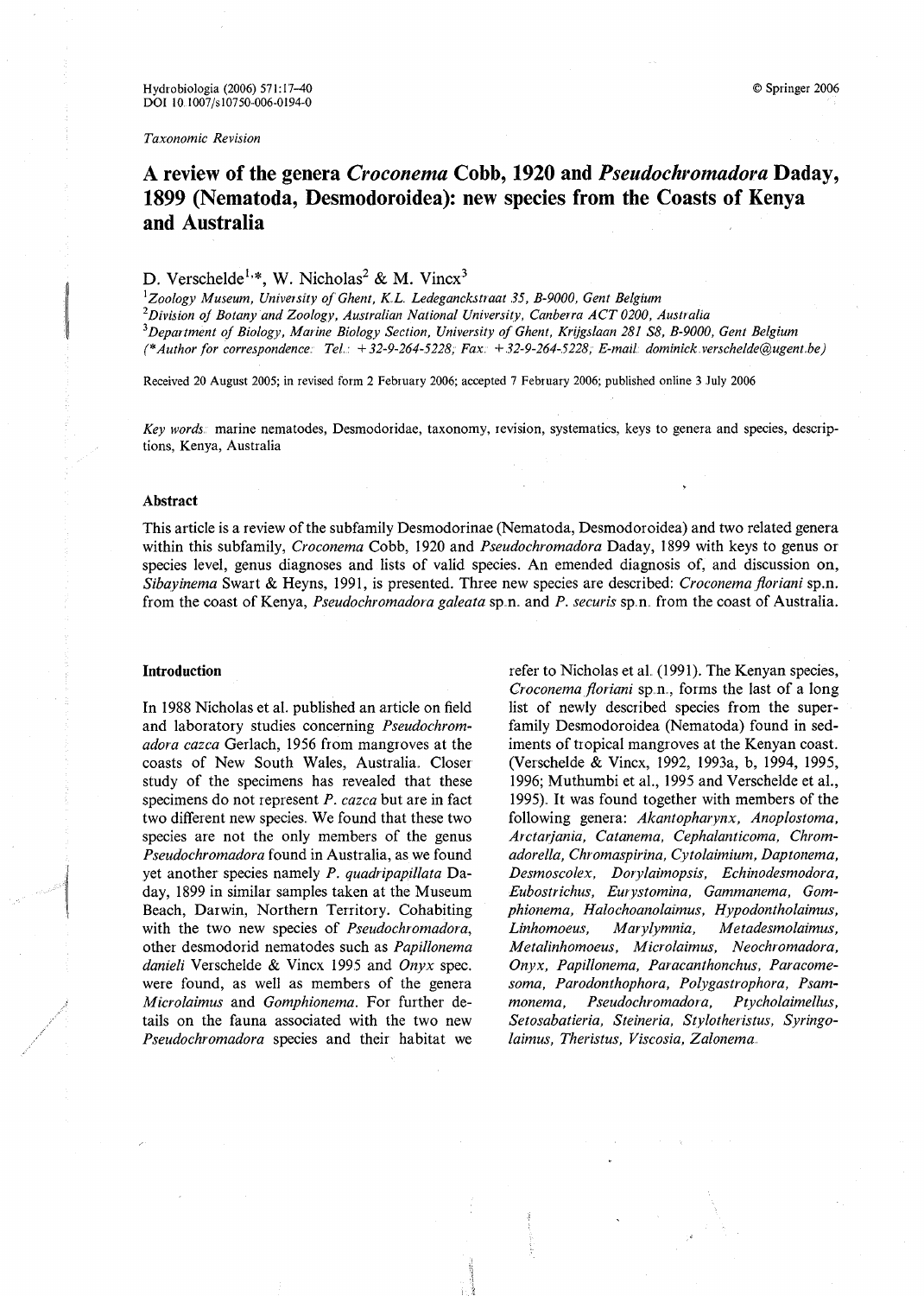#### Materials **and** methods

## *Sample collection and treatment*

The Kenyan benthic sample was taken (by D. Verschelde) in a medium grain-sized sandy sediment (median  $347 \mu m$ ) at the mouth of the Gazi Creek in the Gazi Bay, Kenya, using a core-tube of 3.5 cm diameter which was pushed into the sediment down to 20 cm depth. Samples were fixed with a hot (70  $\degree$ C) 4% formalin-seawater solution.

The sample is decantated over a 38  $\mu$ m meshsized sieve. In the lab, nematode specimens were picked out by hand (fine needle). Nematodes are transferred to pure glycerine by the method of Seinhorst (1959), and mounted on Cobb-slides (Cobb, 1917)..

For methods of collection and treatment of the Australian samples we refer to Nicholas et ai. (1988).

## *Specimen analysis*

Drawings were made with the aid of a *camera lucida* on a Leitz Dialux 20EB microscope.

Scanning Electron Microscope pictures were taken with a JEOL JSM 840 of formalin fixed animals, which were dehydrated, critical point dried, and coated with 20-25 nm of gold (Verschelde et aI., 1998)

Sediment analyses were carried out with the  $C<sup>OULTERR</sup> LS Particle Analysis.$ 

Type specimens are deposited in the collection of the Koninklijk Belgisch Instistuut voor Natuurwetenschappen (KBIN) of Brussels (Belgium), the Zoology Museum of the University of Ghent (UGMD; Belgium), and the CSIRO of Canberra (Australia)..

## *Terminology*

In keys and descriptions a lot of descriptive terms concerning parts of internal organs and cuticular appendages are used. For definitions of these terms we refer to Maggenti (1981; for terms concerning pharynx and reproductive system), Verschelde & Vincx (1994, cuticular appendages; 1996, head region); Verschelde et aL (1995, head region and setae; 1998, amphids  $\div$ *fovea* - *apertura).*

#### Abbreviations used **in** tables

~ t

a: body length divided by maximum body diameter; abd: anal body diameter; amph%: diameter of the amphid as a percentage of the corresponding head diameter; aw: amphidial width; b: body length divided by pharyngeal length; bdcs: body diameter at level of the cephalic setae; bdnr: body diameter at level of nerve ring; c: body length divided by tail length; cardia: length of the cardia; cs: length of cephalic setae; da: distance from anterior to anus; des: distance from anterior edge to cephalic setae; dnr: distance from anterior edge to nerve ring; dv: distance from anterior to vulva; gub: length of gubernaculum measured along the arc; hw: head width; L: body length; mbd: maximum body diameter; mbdph: maximum body diameter at level of the pharynx; ph: pharyngeal length; spic: length of spicules measured along the arc; t: tail length; tmr: length of non-annulated tail end; V: position of vulva as a percentage of the total body length from anterior..

## Taxonomy **and** descriptions

#### *Desmodorinae Filipjev,* 1922

*Diagnosis.:* Head capsule mostly present; if not, body annuli are distinct (and coarse)..

*Genera inquirenda.'*

*Amphispira* Cobb, 1920 (one badly described female) and *Metadesmodora* Stekhoven, 1942 (one juvenile) are no longer accepted as valid genera as they were erected based on only one doubtful specimen and the other possible members were transferred to other genera.. If one, on the other hand, wants to maintain *Metadesmodora,* it should be added to the key as follows:

2(1) -Anterior edge of amphids located on lip region, not within first body annuli ......... .. ,....". '''''''''''''''''''''''''''''' *Paradesmodora* -Circular *fovea amphidialis* located on a basal plate *Metadesmodora* -Amphids entirely surrounded by body annuli ....................... " .".." " 3

*Key to genera of the Desmodorinae*

 $\mathbf{1}$ <sup>~</sup> No head capsule, annuli present from posterior to lip region onwards; amphids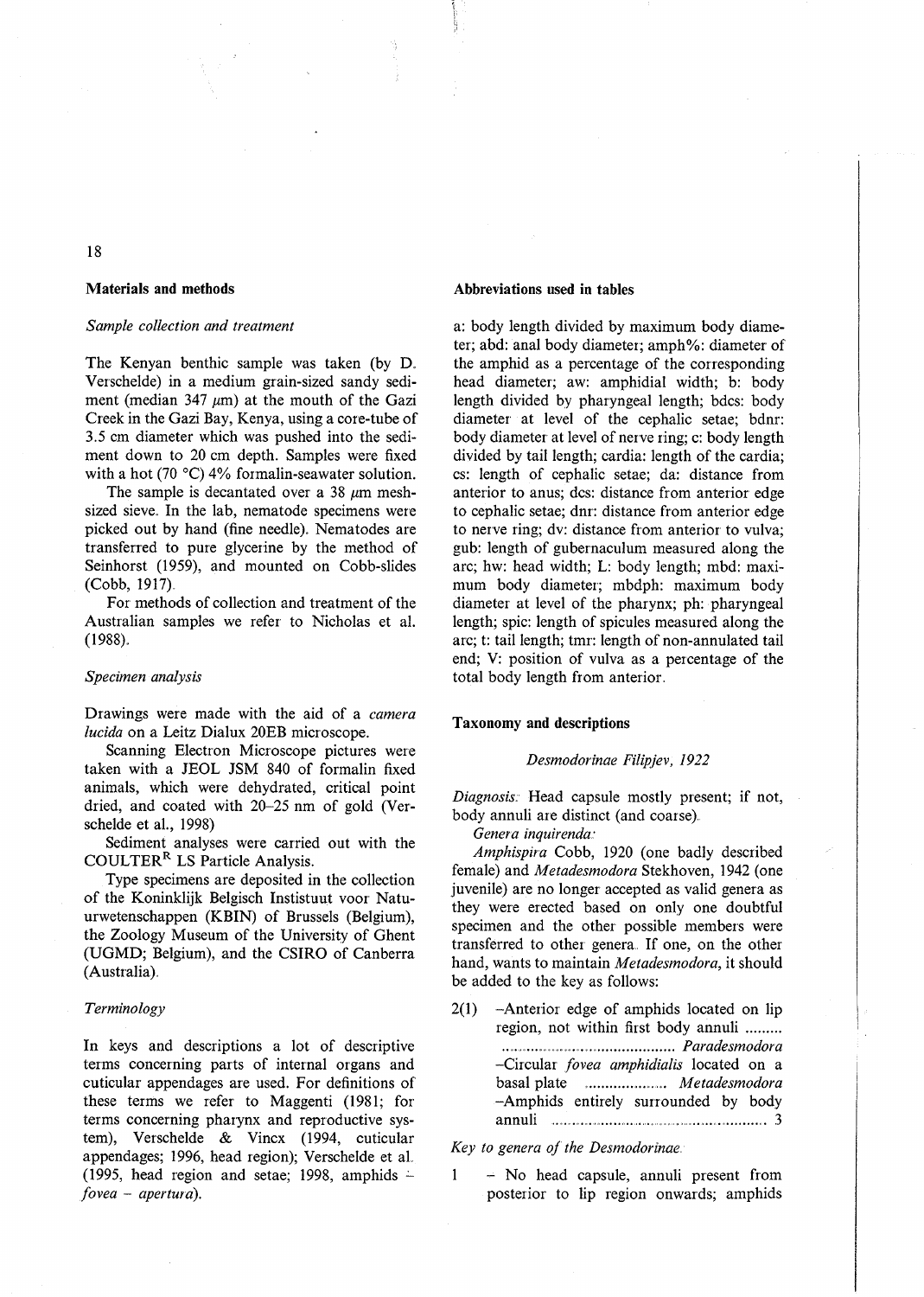located partially or entirely within the first few body annuli - Head capsule present; amphids located on . . . . . . . . . . . . 2 the head capsule  $2_{(1)}$  - Anterior edge of amphids located on lip 4 region, not within the first body annuli ...... """.."... *Paradesmodora* - Amphids entirely surrounded by body annuli  $3_{(2)}$  – Unispiral amphids located on an amphidia . . . . . . . . . . . 3 plate *S~ygodesmodora* - Uni- or multispiral amphids, no amphidial plate *Echinodesmodora*  $4_{(1)}$  – Cephalic setae in front of or at the level of the anterior edge of the amphids  $...,$  5 - Cephalic setae posterior to or at the level of the posterior edge of the amphids ...""  $5_{(4)}$  - Pharynx with long *postcorpus* (prolonged terminal bulb), lumen with thick cuticle....... ".", ...".. ""..."..""." 6 - Pharynx with rounded or only slightly prolonged terminal bulb 7 6<sub>(5)</sub> – Head capsule smooth *......Acanthopharyn* - Head capsule formed out of a number of cuticular plates *(suturae* between plates visible with light-microscope) ...................... """ . ...,... *Acanthopharyngoides*  $7_{(5)}$  - Lateral alae present along the body - Lateral alae absent .............. . ".. ... ... 8  $8_{(7)}$  – Anterior edge of amphids located anterior on the main part of the head capsule; buccal cavity with denticles ; lateral alae starting behind head capsule, in the pharyngeal region .." ". *Psammonema* - Amphids located centrally or more posterior on the main part of the head capsule; buccal cavity without denticles; lateral alae starting at or posterior to level of the cardia .." " " "..". " *Pseudochromadora* - Amphids located centrally on main part of head capsule; body cuticle of adults ornamented with eight rows of clustered brushlike spines or ornaments ........ Sibayinema  $9_{(7)}$  - A large number of subcephalic setae

> arranged in three (or more) circles on the head capsule; amphids anterior on the thickly cuticularized head capsule; coarse body annuli, non-annulated tail-end perfo-

> > $\hat{\mathbb{I}}$ '!,\  $\mathbf{i} \cdot \mathbf{k}$  .

rated; short but broad somatic setae - No or few subcephalic setae; if man *Croconema* subcephalic setae are present, then the nonannulated tail-end is not perforated, body annuli are not so coarse, somatic setae are fine and amphids are located more centrally on the head capsule ,

 $10_{(9)}$  - Triangular or rounded-triangular head capsule; multispiral amphids of two turns or more; finer body annuli throughout; slender pharynx with pyriform (i.e. onion-shaped) terminal bulb ............................. Zalonema - Blunt or rounded head capsule; coarse (broad) body annuli, at least in the pharyngeal region if not throughout, large muscular pharynx " """". 11  $11_{(10)}$  – Amphids located on an amphidial plate " "" ., - No amphidial plate ..12 ..",," *Pseudodesmodora*  $12_{(11)}$  – Body ornamented with longitudinal rows of ridges or spines ". *Desmodorella* - No longitudinal rows of ridge or spines *Desmodora*

Remark: A similar key, yet independent of this one, to the genera of the Desmodorinae has been constructed by Decraemer & Smol, and will be published in Eyualem et aI. (in press)..

Verschelde et aL (1998) re-established all subgenera of the genus *Desmodora* de Man, 1889 as separate valid genera. They argued their revision with combinations of partially new characters, which previously were not always recognised by other authors. Based on these sets of combined characters they were able to give emended diagnoses for each of the re-established genera. Of *Bolbonema* Cobb, 1920, *Croconema* Cobb, 1920 and *Pseudochromadora* Daday, 1899 they only gave short diagnoses in view of more elaborate emended diagnoses which were to be published in a next article. Here we now give the emended diagnoses of *Sibayinema, Croconema* and *Pseudochromadora,* again based on sets of combined characters.

Sibayinema *Swart* & *Heyns, 1991: Syn.: Desmo*dora (Sibayinema) *Swart* & *Heyns,* 1991

*Emended diagnosis:* Desmodorinae. Cylindrical body with short, distinct head capsule and slender cylindrico-conical taiL Distinct, coarse

19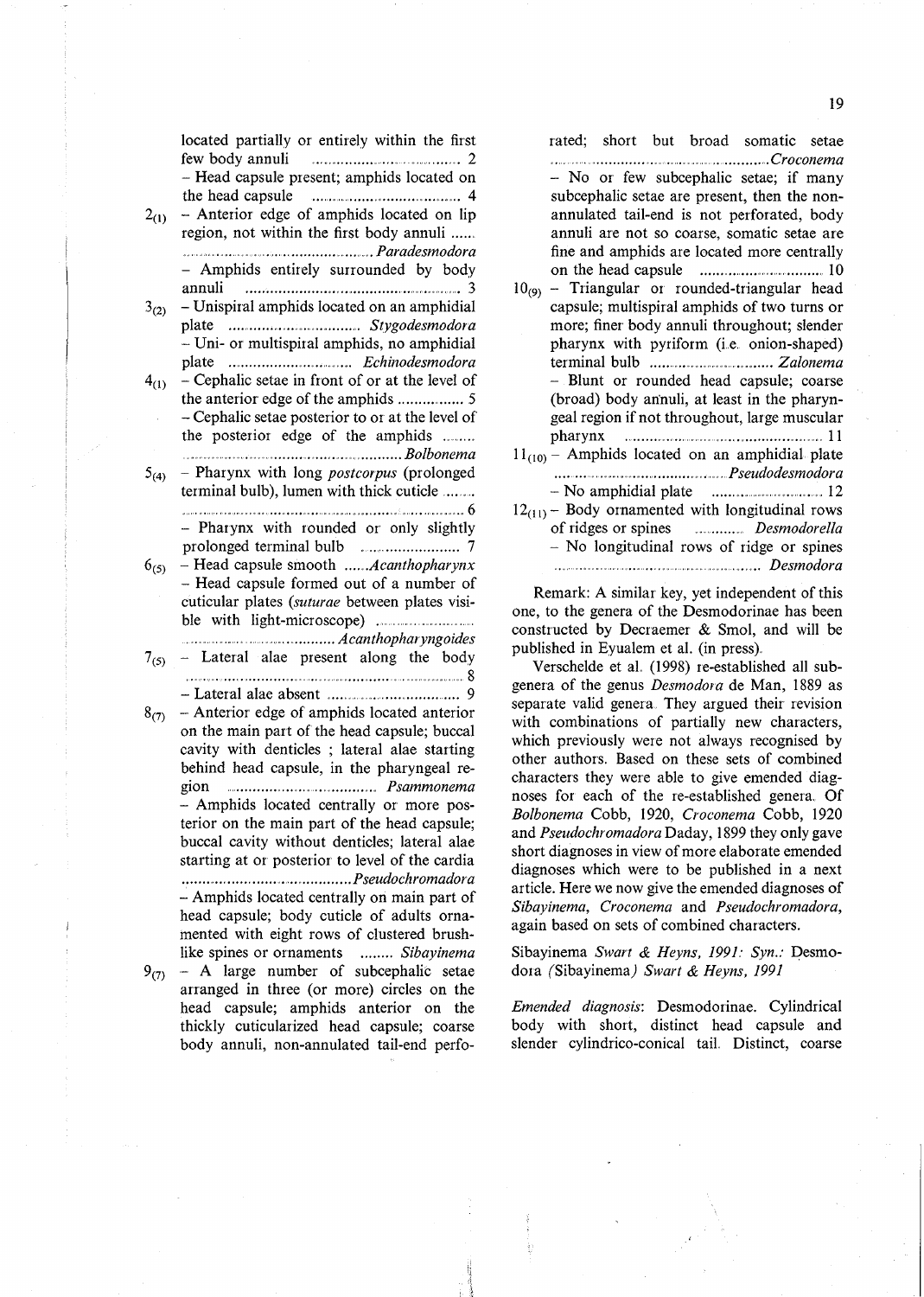body annuli. Lateral *alae* present, but in adults hidden by lateral rows of clustered, short hair-like spines (Verschelde & Vincx, 1994) forming rows of bristles or brush-like ornaments. SEM-pictures narrowly reveal that the annuli split in two at the level of the lateral *alae* (it cannot be seen if these interdigitate as seen in most species of *Pseudochromadora).* **In** total there are eight rows of bristles or brush-like ornaments (formed by clustered short hair-like spines). Short somatic setae arranged in eight longitudinal rows along the body.

Two regions can be recognized on the head capsule, without suture between the two areas: slender rounded labial region, followed by the main part of the head capsule which has an extrathick inner layer of the cuticle. Four cephalic setae located on the labial region at the anterior rim of the main part of the head capsule. Loop-shaped (males) to unispiral *fovea amphidialis* (at least in females in case of sexual dimorphism) located centrally on the main (posterior) region of the head capsule. No subcephalic setae.

Cylindrical pharynx with bipartite, strongly sclerotized terminal bulb,

Arched spicules; *gubernaculum* without *capitulum.*

Non-annulated tail tip perforated.

*Emended differential diagnosis' Sibayinema* resembles *Desmodorella* Cobb, 1933, *Psammonema* Verschelde & Vincx, 1995, and most of all *Pseudochromadora* Daday, 1899; it slightly resembles *Croconema* Cobb, 1920. It can be distinguished from *Croconema, Psammonema,* and *Pseudochromadora,* by the presence of (eight) longitudinal rows of brush-like ornaments along the body (absent in *Croconema, Psammonema,* and *Pseudochromadora),* and from *Desmodorella* by the loop~shaped to unispiral *fovea amphidialis* and presence of lateral alae along the body (muItispiral amphids and no lateral alae in *Desmodorella* )..

*Discussion:* Concerning the unispiral *fovea amphidialis:* Swart & Heyns (1991) speak of a 'circular amphid aperture', but this is incorrect as the amphid has a central spot, making it an unispiral fovea and not a circular fovea, which doesn't have a central spot.

The combination of the following characters is unique within the subfamily Desmodorinae: the absence of subcephalic setae on the head capsule, the central position of the unispiral (at least in females) *fovea amphidialis* on the main part of the head capsule, the presence of lateral *alae* along the body, together with the presence of eight longitudinal rows of brush-shaped ornaments or bristles. The first three characters are, in fact, identical to *Pseudochromadora,* but the longitudinal rows of bristles are not! As the presence of longitudinal rows of spines has been accepted as a distinguishing generic character for *Desmodorella* (Verschelde et aI., 1998), it is evident to accept the longitudinal rows of bristles as a differentiating and unique character for *Sibayinema,* and thus distinguishing it from *Pseudochromadora.* As Verschelde et al. (1998) re-established all other subgenera of *Desmodora* as separate genera, it is also evident to render *Sibayinema* the generic status.

*Type species* Sibayinema natalensis Swart & Heyns, 1991: Syn.,' *Desmodora (Sibayinema) natalensis* Swart & Heyns, 1991.

*Habitat:* fresh-water.

l',

#### Croconema *Cobb, 1920*

*Emended diagnosis:* Desmodorinae. Cylindrical body with blunt head capsule and short conical tail. Thick cuticle; broad body annuli often ornamented with ridges or spines. Short, broad somatic setae arranged in six to eight longitudinal rows; setae can be distinctly hollow with a short narrow tip.

Long (high) head capsule with thick cuticle; lip region often separated from the rest of the head capsule by a *sutura;* six inner and six outer labial setae; *four* cephalic setae located just in front of the amphids; amphids with multispiral  $(1.2-1.5)$ turns) *fovea amphidialis* located anterior on the head capsule, sexual dimorphism can occur; numerous subcephalic setae arranged in three (or more) circles on the head capsule.

Buccal cavity with prominent dorsal tooth and one or two small (sub)ventral teeth, denticles can be present. Cylindrical pharynx with slightly prolonged terminal bulb.

Male reproductive system monorchic, slender arched spicules with capitulum (velum?) and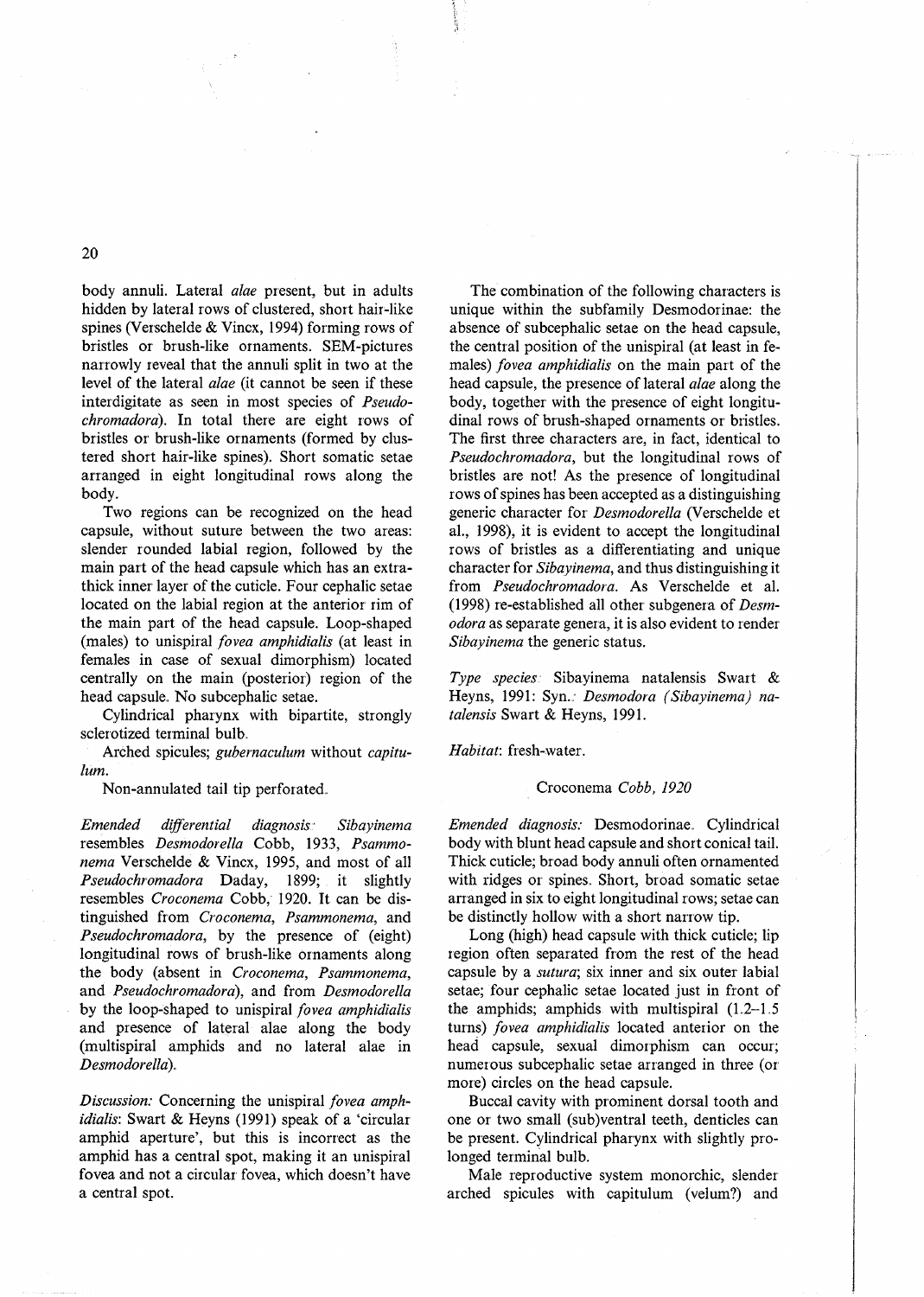complex gubernaculum. Often there are copulatory thorns and non-annulated tail-end can show ornaments such as thoms, indentations or ventro-Iateral alae. In males of all known species the ventro-Iateral rows of somatic setae, from the level of the copulatory thorns to the tail, are arranged closely together in a fashion similar to that seen from the supporting setae of Epsilonematidae (see Verschelde & Vincx, 1994); these setae are thought to give support during copulation.

Position of the vulva in females quite posterior (V around 60% or more). Brood protection can occur (Ott, 1976; Verschelde & Vincx, 1995)..

Inner cuticle of non-annulated tail end perforated,

*Differential Diagnoses: Croconema* Cobb, 1920 resembles *Pseudochromadora* Daday, 1899 and *Psammonema* Verschelde & Vincx, 1995 but can be distinguished from them by the following combination of characters: the presence of subcephalic setae arranged in three or more circles on the head capsule and the absence of lateral alae in *Croconema,* compared to the absence of subcephalic setae and the presence of lateral *alae* in *Pseudochromadora* and *Psammonema* (the latter has additional setae, Verschelde & Vincx, 1994, 1995).

*Discussion:* The combination of the following characters is unique for the genus within the subfamily Desmodorinae: the anteriorly placed *fovea* *amphidialis* on the long head capsule, the many subcephalic setae arranged in three or more circles on the head capsule, the absence of lateral *alae* along the body and the coarse annuli with thick body cuticle,

## *Type species* C. *cinctum* Cobb, 1920

Representatives of the genus *Croconema* are mostly found in medium to coarse sandy sediments, but have also been found in some muddy sediments and even in black mud. They are found in intertidal, littoral, eulittoral and sublittoral areas of tropical to temperate seas. In the species list we added the localities of every species.

Including *Croconema floriani* sp.n., there are now twelve valid species in the genus *Croconema* (see Verschelde et aI., 1998): C. *boucheri* Ott, 1976 (Banyuls-sur-mer, France, Mediterranean Sea); C. *cinctum* Cobb, 1920 (Jamaica; Addu-Atoll, Maldives; Red Sea; Salvador, Bahia, Brazil); *C. floriani* sp.n. (Gazi, Kenya); C. *longiseta* Schuurmans Stekhoven, 1950 (black mud of Villefranche); C. *mammillatum* Steiner & Hoeppli, 1926 (Japan); C. *mawsonae* Inglis, 1968 (St. Vincent's Bay, New Caledonia); C. *mediterraneum* Wieser, 1954 (Menorca, Mediterranean Sea); C. *otti* Gourbault & Vincx, 1990 (Guadeloupe); C. *ovigerum* Ott, 1976 (Rovinj, Yugoslavia); C. *sphaericum* (Kreis, 1928) Luc & De Coninck, 1959 (Roscoff, Mediterranean Sea); C. *stateni* Allgen, 1928 (State-Islands, Chile;

|                   | Copulatory<br>thorns | Precloacal<br>thorns | Sexual<br>dimorph<br>amphids | Tail end<br>normal | Tail end<br>with (sub)ventral<br>thorns | Tail end<br>with subventral<br>alae | Denticles           |
|-------------------|----------------------|----------------------|------------------------------|--------------------|-----------------------------------------|-------------------------------------|---------------------|
| C. boucheri       |                      |                      |                              | $\div$             |                                         |                                     |                     |
| C. cinctum        | $\div$               | $\div$               |                              | ?                  | ?                                       |                                     |                     |
| C. floriani sp.n. | $\div$               |                      | + (shape)                    | -                  |                                         |                                     |                     |
| C. longiseta      |                      |                      |                              | ┿                  |                                         |                                     |                     |
| C. mammillatum    | $\sim +$             |                      |                              |                    | $\ddot{}$                               |                                     | ÷                   |
| C. mawsonae       |                      |                      |                              | ÷                  |                                         |                                     | $\mathrm{+}$        |
| C. mediterraneum  | $\div$               |                      |                              |                    | $\ddot{}$                               |                                     |                     |
| $C.$ $otti$       |                      |                      | $+$ (size)                   | $\sim +$           |                                         |                                     |                     |
| C ovigerum        | $+$                  |                      | $+$ (size)                   | ⊷                  | $\ddot{}$                               |                                     | ÷                   |
| C. sphaericum     | ÷                    |                      |                              |                    | $\sim +$                                |                                     |                     |
| C. stateni        | ÷                    | $+$                  | $+$ (size)                   |                    | $+$                                     |                                     | $+$ (dentated ring) |
| C. torquens       | $\div$               | $\div$               | $+(shape)$                   |                    | $\ddot{}$                               |                                     |                     |

*Table* 1.. Species characters for the genus *Croconema*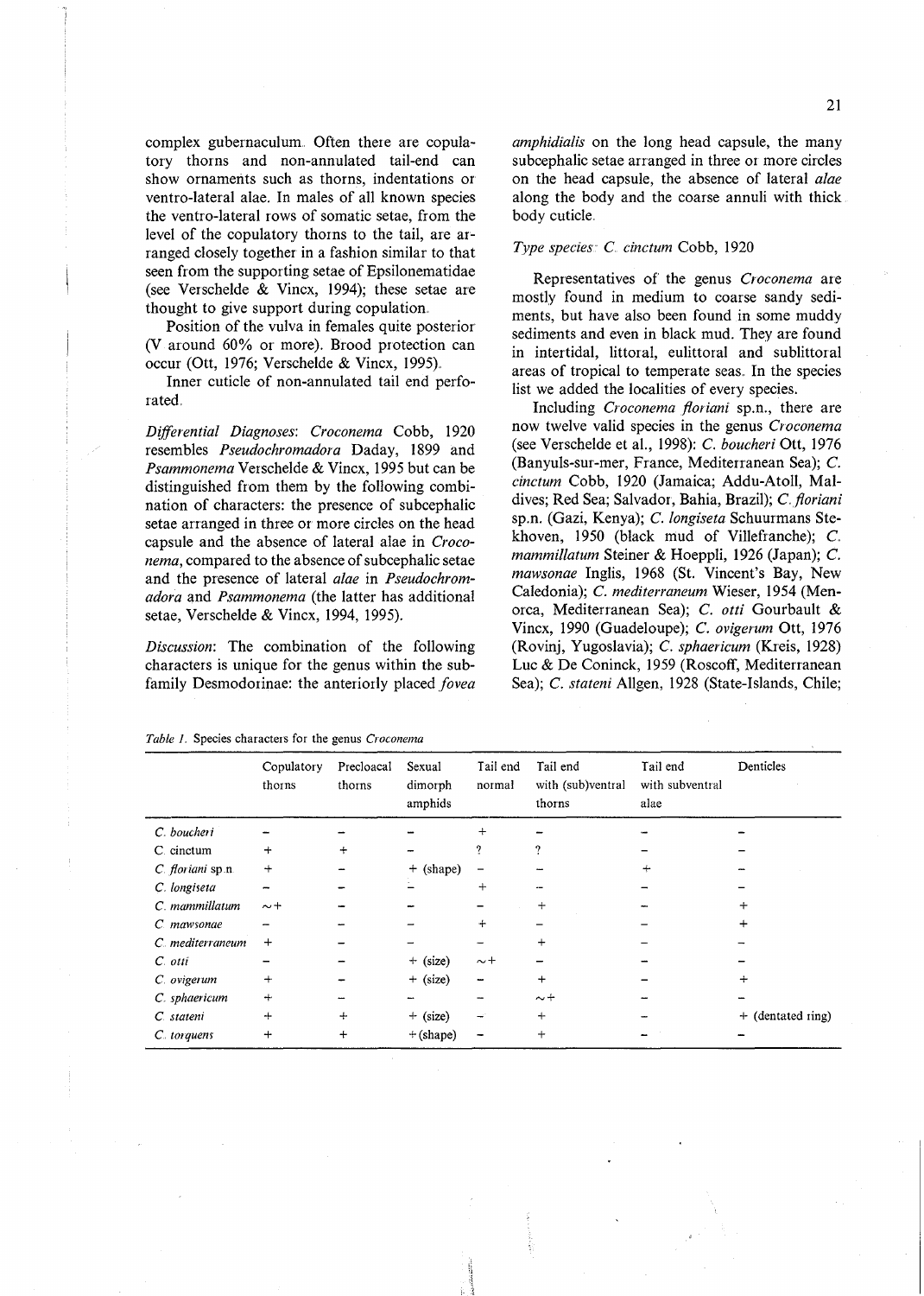Santa Cruz, Argentina); C. *torquens* (Gerlach, 1963) Gerlach, 1964 (Red Sea),

For construction of the key, a number of mainly male characters were considered (see Table 1).

| 1          | - Amphids similar in both sexes (no sexual                                                                                    |
|------------|-------------------------------------------------------------------------------------------------------------------------------|
|            | 2                                                                                                                             |
|            | - Amphids sexual dimorph either in size or in                                                                                 |
|            |                                                                                                                               |
| $2_{(1)}$  |                                                                                                                               |
|            |                                                                                                                               |
| $3_{(2)}$  |                                                                                                                               |
|            |                                                                                                                               |
|            | - Buccal cavity with denticles                                                                                                |
| $4_{(3)}$  |                                                                                                                               |
|            |                                                                                                                               |
|            |                                                                                                                               |
| $5_{(4)}$  |                                                                                                                               |
|            | - About nine copulatory thorns                                                                                                |
|            |                                                                                                                               |
| $6_{(2)}$  |                                                                                                                               |
|            |                                                                                                                               |
|            |                                                                                                                               |
| $7_{(6)}$  | - Somatic setae in six longitudinal rows                                                                                      |
|            |                                                                                                                               |
|            | - Somatic setae in eight longitudinal rows                                                                                    |
|            |                                                                                                                               |
| $8_{(1)}$  | - Amphids sexual dimorph only in size  9                                                                                      |
|            | - Amphids sexual dimorph in size and shape                                                                                    |
|            |                                                                                                                               |
| $9_{(8)}$  |                                                                                                                               |
|            | - Copulatory thorns absent  C. otti                                                                                           |
| $10_{(9)}$ | - Precloacal thorns present  C. stateni                                                                                       |
|            |                                                                                                                               |
|            |                                                                                                                               |
| $11_{(8)}$ | - Copulatory and precloacal thorns present                                                                                    |
|            | $\cdots$ $\cdots$ $\cdots$ $\cdots$ $\cdots$ $\cdots$ $\cdots$ $\cdots$ $\cdots$ $\cdots$ $\cdots$ $\cdots$ $\cdots$ $\cdots$ |
|            | - Only copulatory thorns (no precloacal                                                                                       |
|            |                                                                                                                               |

*Croconema floriani* sp.n.: Figures 1 and 2; Table 2

*Type specimens*: Holotype male: slide UGMD 102993  $-$  specimen no. 2; allotype: slide UGMD 102994  $$ specimen 2; paratype male: slide UGMD 102994 specimen 1 (Ghent University Zoology Museum).

*Type locality,* Kenya, Gazi (09/08/1989)., Coarse sand sample taken at the mouth of the Gazi Creek, in the pits of the 'pits and bumps' area,

*Etymology:'* This species has been named in honour of Florian Verschelde.

## *Measurements"* see Table 2. *Description..*

*Males.* Desmodorinae. Cylindrical body with well developed, large head capsule and short conical tail. Thick, multi-layered cuticle with numerous, broad annuli (ten annuli measure  $38 \mu m$  in the pharyngeal region, 36  $\mu$ m in the rest of the body) and distinct interannual spaces  $(1-2 \mu m)$ . Transparent epicuticle of the first two body annuli overlaps the head capsule (Fig. 1a, b). Annuli ornamented with fine ridges (Fig. la, e; similar to those seen in members of the Epsilonematidae, see Verschelde & Vincx, 1994) and thorn-like spines, which are present both at the anterior as well as at the posterior edge of the annuli (Fig. 1g). Thick, broad and hollow somatic setae located in eight longitudinal rows in the pharyngeal region, in seven (single ventral row) along the rest of the body, and in four rows on the tail. The setae have a special structure (best observed in the anterior half of the body; Fig. la, b, d): the broad setae abruptly narrow down distally to a slender nipple-shaped tip. Somatic setae of the ventro-lateral rows, located between the region of the copulatory thorns and the mid tail region, are oriented similar to supporting setae in epsilonematids (see Verschelde & Vincx, 1994), here probably rendering support during copulation (Figs. 1g, 2b). In the same area numerous small thorns are visible. Strands of brownish hypodermal glands follow the course of the somatic setae (Figs. Id, 2a).

Two-part head capsule: the short labial region is separated from the rest of the large head capsule by a *sutura.* Six distinct inner labial setae located at the rim of the buccal cavity, six smaller outer labial setae located half-way between inner labial setae and the *sutura,* the four cephalic setae and first circle of eight subcephalic setae are located at the sutura between lip region and main region of the head capsule (Fig., 2d); further posterior on the main region are three more circles of subcephalic setae located posterior to the amphids carrying four (to six), eight, and six (to four) subcephalic setae respectively; this adds up to a total of 24-26 subcephalic setae distributed over four circles. Large crypto-spiral to closed loop-shaped *fovea amphidialis* (smaller in female: sexual dimorphism), located at the anterior margin of the main part of the head

22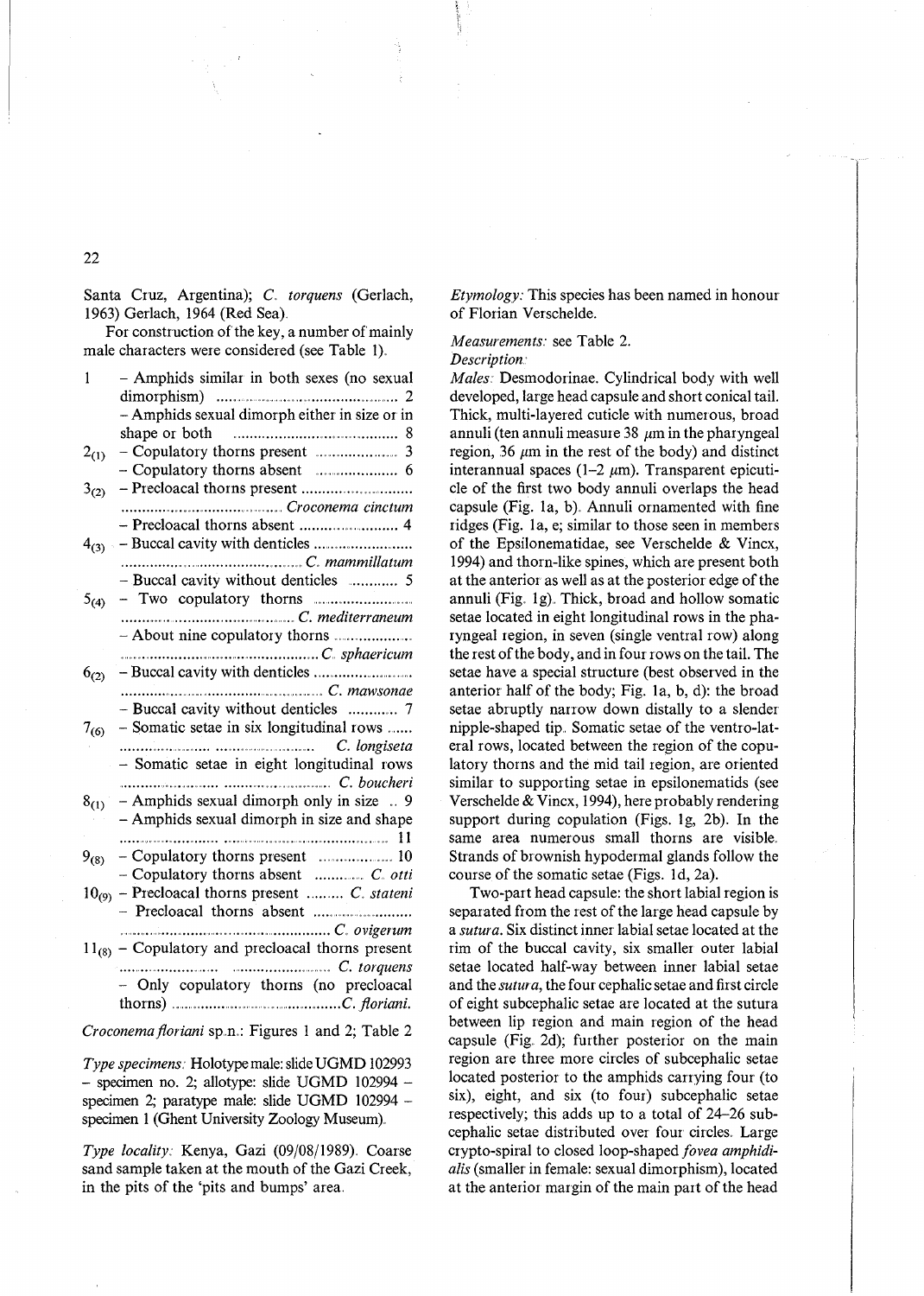|                        | Hol.3         | Par $\delta$ n = 1 | All.   |
|------------------------|---------------|--------------------|--------|
| L                      | 1728          | 1956               | 2022   |
| $\mathbf{c}\mathbf{s}$ | $\mathbf{11}$ | 8                  | 8      |
| dcs                    | 10            | 8                  | $\tau$ |
| amph%                  | 34            | 41                 | 27     |
| aw                     | 13            | 16                 | 9      |
| hw                     | 38            | 38                 | 36     |
| dnr                    | 133           | 137                |        |
| ph                     | 265           | 267                | 279    |
| mbd ph                 | 79            | 81                 | 85     |
| mbd                    | 79            | 78                 | 121    |
| bdnr                   | 70            | 73                 |        |
| bdcs                   | 28            | 29                 | 30     |
| spic                   | 82            | 91                 |        |
| gub                    | 35            | 37                 |        |
| dv                     |               |                    | 1500   |
| V                      |               |                    | 74     |
| da                     | 1583          | 1845               | 1900   |
| abd                    | 67            | 71                 | 49     |
| t                      | 137           | 133                | 122    |
| tmr                    | 47            | 39                 | 70     |
| a                      | 21.9          | 25.1               | 16.7   |
| b                      | 6.5           | 7.3                | 7.3    |
| c                      | 12.6          | 14.7               | 16.6   |

Table 2. Measurements (in µm) and ratios of Croconema florjani sp.n.

capsule just posterior to the *sutura*. In the paratype male the corpus gelatum (Coomans, 1978; Verschelde & Vincx, 1992) bulges out from the fovea amphidialis (Fig. 1b).

Large stoma with big dorsal tooth and two tiny subventral teeth, denticles not observed (Fig. 1d). Muscular pharynx with slender procorpus and slightly prolonged, tripartite terminal bulb; thickened cuticular lumen wall (Figs. 1c, 2a). Intestinal cells filled with lipid droplets.

Reproductive system monorchic, located ventrally to the intestine. Testis with globular sperm cells. Slender spicules arcuate, with small capitulum; it is very hard to be sure whether a fine velum is present or not (marked by the dotted line in Fig. 1g and h; it could also be a muscle). Complex *gubernaculum* with broad median part (cuneus) and straight lateral crurae (Fig. 1h). A group of many copulatory thorns is located anterior to the cloaca (Figs. 1g, 2b; on a small ventral bump).

beside the latero-ventral pair of 'tail alae' (Fig. 1e, f). Caudal glands extending as far as the spicules; large valve in spinneret distinct. Female: Body (Fig. 2c), cuticle, shape and pattern

of somatic setae, shape and ornamentation of the annuli (Fig. 2g), buccal cavity (Fig. 2e), and pharynx similar to males.

Head capsule, lip sensillae, cephalic and subcephalic setae arranged as in males. Distinct sutura between lip region and main region of the head capsule. Small multi-spiral (1.25 turns) amphids (sexual dimorphism; Fig. 2d). Epicuticle of the first two annuli overlaps the head capsule.

Reproductive system didelphic, amphidelphic with reflected ovaries, small vulva located posteriorly along the body (V = 74%), vagina vera cuticular, vagina uterina with sphincter muscle. Reproductive system located ventrally to the intestine.

Somatic setae on tail mainly arranged in four longitudinal rows. Perforated non-annulated tail end longer than in males; short somatic setae. Valve in spinneret visible (Fig. 2f).

#### Juveniles: not found.

Diagnosis: Desmodorinae. Croconema floriani sp.n. is characterized by the combination of the following characters: straight head capsule with distinct *sutura* between lip region and main region, sexual dimorphism in shape of the amphids, short (i.e. compared to those of other species of the genus) and broad setae with slender nipple-shaped distal tips, annuli with thorn-like spines both at anterior and posterior edge of each annule. Males are characterized by their large number of copulatory thorns and latero-ventral alae on the non-annulated tail tip.

Differential diagnosis. Croconema floriani sp.n. resembles C. mammillatum Steiner & Hoeppli, 1926; C. ovigerum Ott, 1976; C. otti Gourbault & Vincx, 1990 and C. stateni Allgen, 1928 but can be distinguished easily from all of them by the combination of the following characters: none of the above species show the spiny ornamentations of the annuli, the short, broad setae with nippleshaped distal tip, and none of their males show a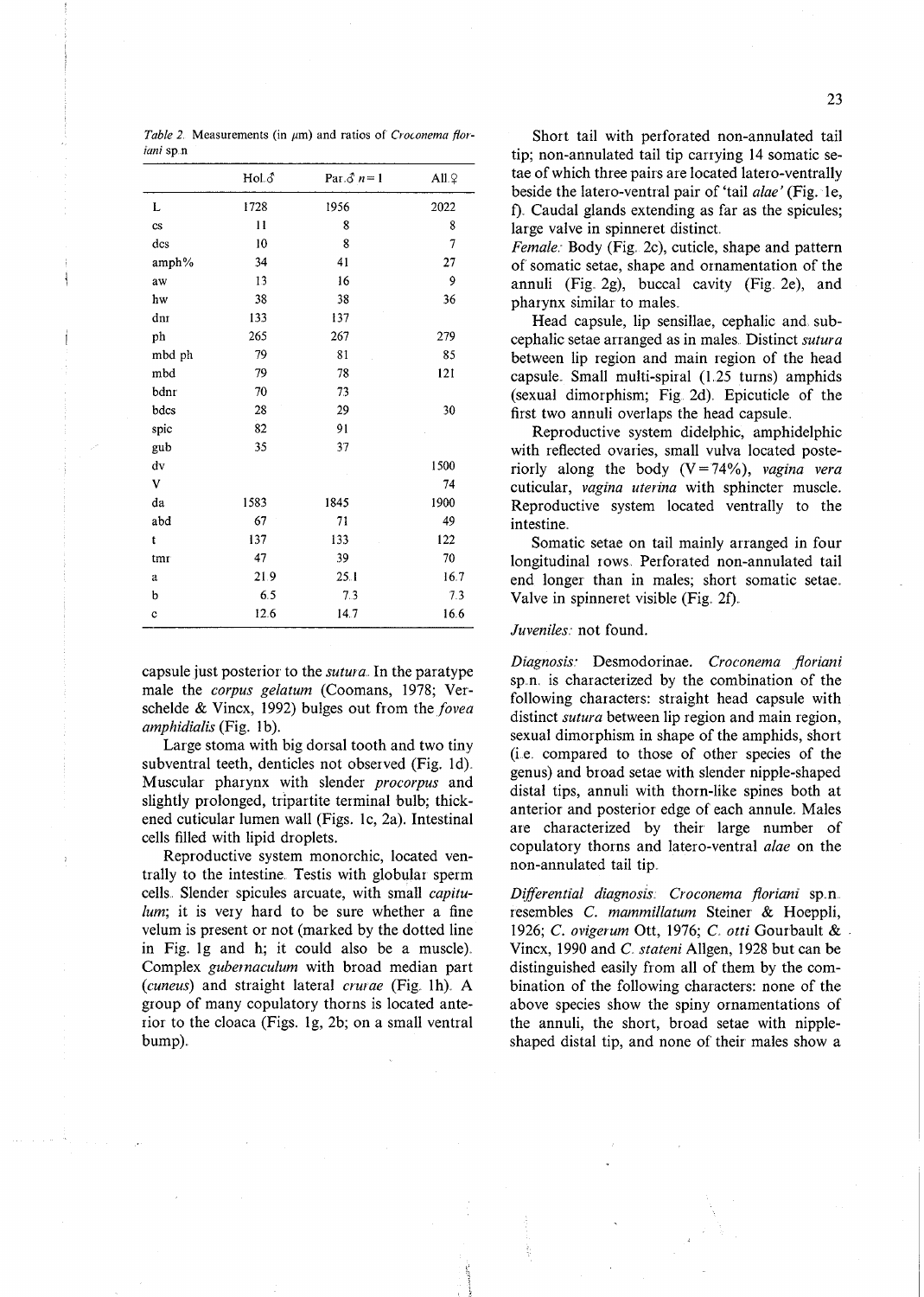

Figure 1. Cròconema floriani sp.n. (a) Holotype male  $(M_1)$ , head capsule. (b) Paratype male  $(M_2)$ , head capsule. (c)  $M_1$ , habitus. (d)  $M_1$ , buccal cavity. (e)  $M_1$ , part of tail. (f)  $M_2$ , part of tail. (g)  $M_1$ ,

24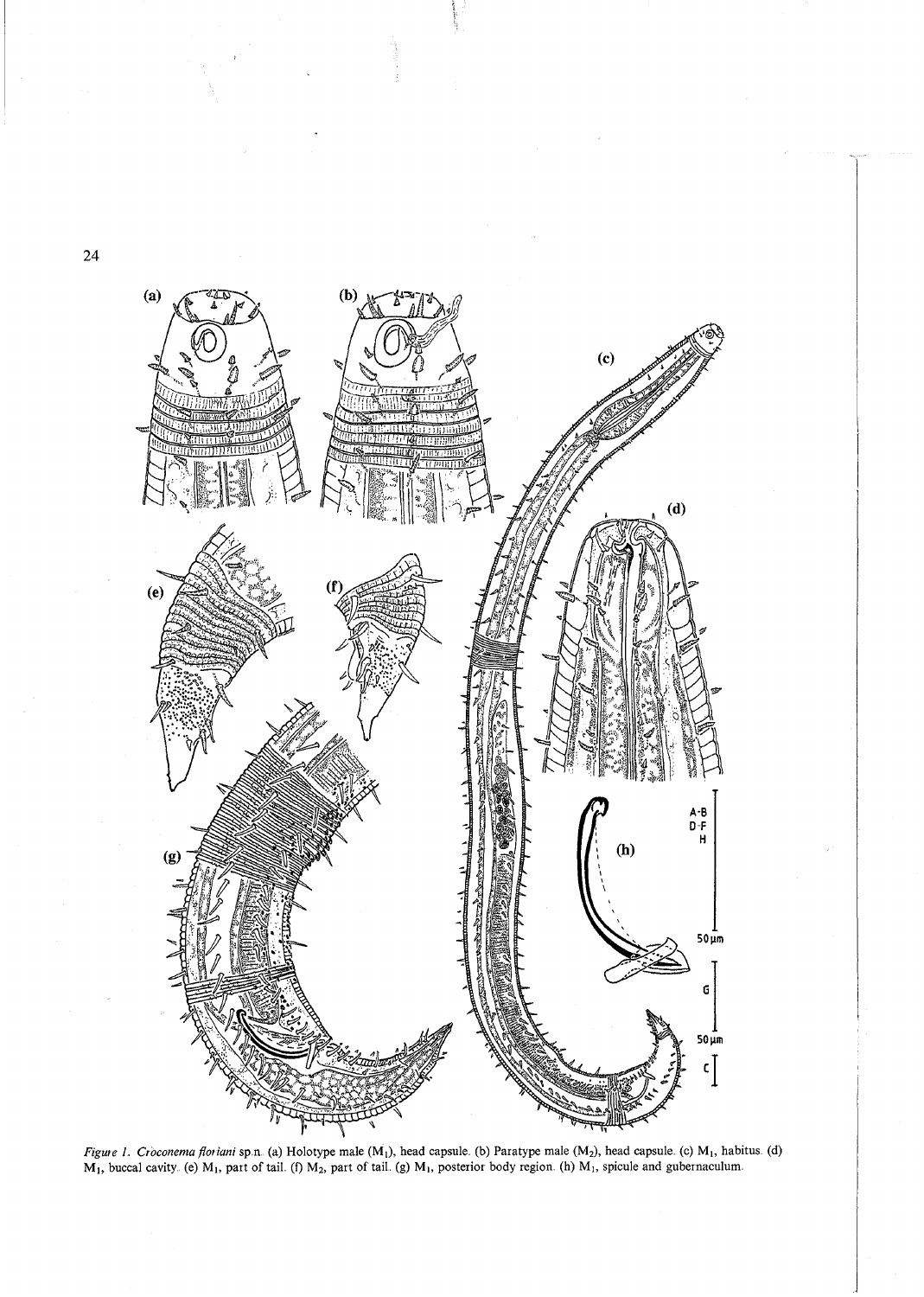

 $\frac{1}{2}$ 

Figure 2. Croconema floriani sp.n. (a) M<sub>1</sub>, pharyngeal region. (b) M<sub>2</sub>, posterior body region. (c) Allotype female (F<sub>1</sub>), habitus. (d) F<sub>1</sub>, hacitus. (d) F<sub>1</sub>, hacitus. (d) F<sub>1</sub>, tail (g) F<sub>1</sub>, tail (g) F<sub>1</sub>, annuli.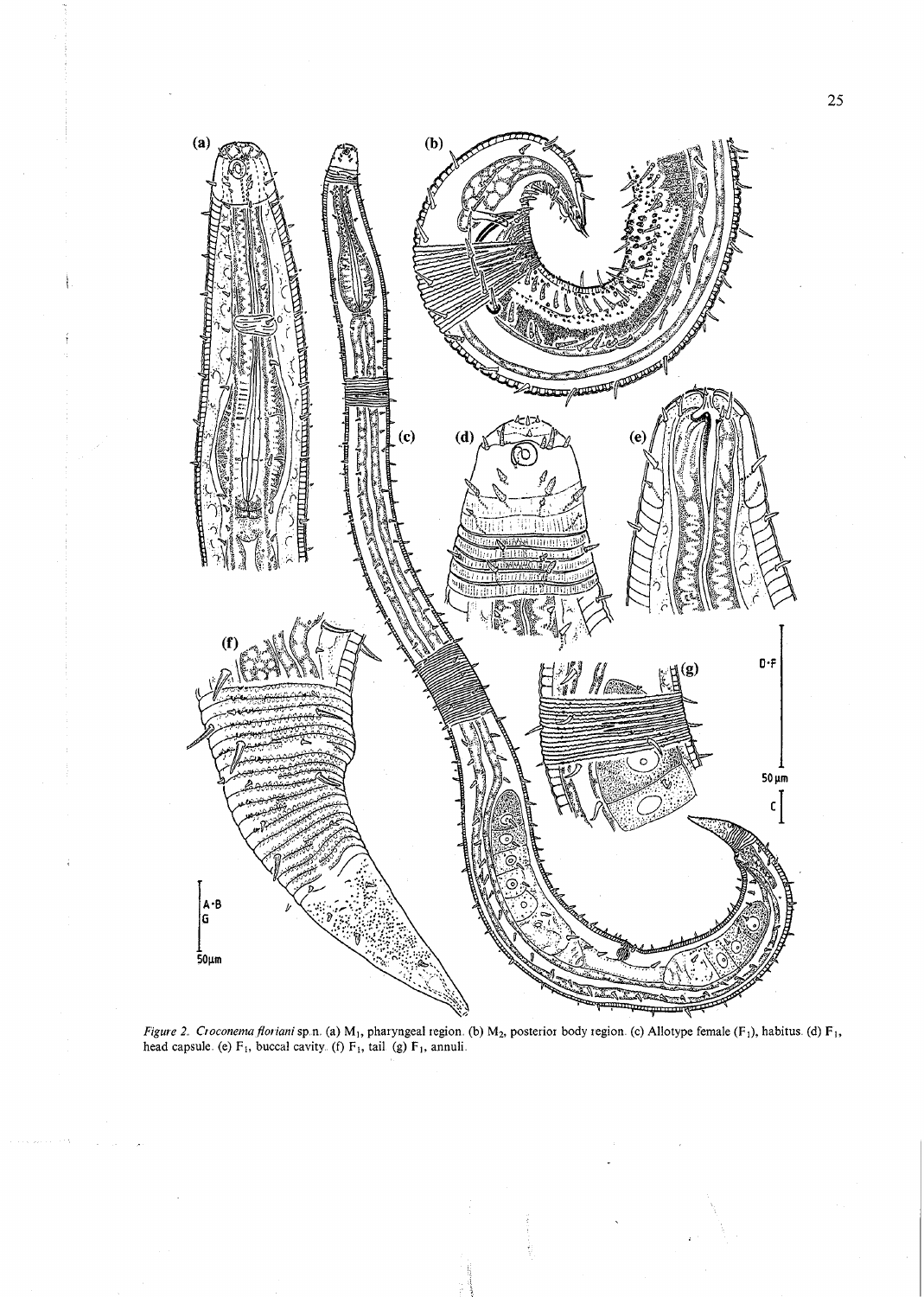large group of small copulatory thorns and lateroventral *alae* on the non-annulated tail end as is found in *C. floriani* sp.n.

*Discussion:* The posterior position of the vulva is similar to what one would see in females of brood protecting species *(cfr.* Gourbault & Vincx, 1990; Verschelde & Vincx, 1995), but as only one female was found, there is no hard evidence yet to state that brood protection occurs in this species.

#### Pseudochromadora *Daday,* 1899

*Emended diagnosis:* Desmodorinae. Short cylindrical body with short head capsule and short conical taiL Body annuli with distinct interannual spaces.. Lateral *alae* extending from posterior to the pharynx as far as the tail; in most species (one exception) the annuli split up and interdigitate at the level of the lateral alae. Short somatic setae arranged in six longitudinal rows.

Two (or three) part head capsule: slender rounded labial region, followed by the main part of the head capsule which has an extra-thick inner layer of the cuticle; a *sutura* can be present between the two (three) regions of the head capsule. Four cephalic setae located either on the labial region or on the anterior rim of the main part of the head capsule. Unispiral amphids (at least in females in case of sexual dimorphism) located centrally on the main (posterior) region of the head capsule. No subcephalic setae; additional setae (Verschelde et aI., 1998) may be present.

Short cylindrical pharynx with bipartite terminal bulb.

Males of most species (one exception) have copulatory thorns and postcloacal thorns. Arched spicules; *gubernaculum* with *capitulum.*

*Differential diagnosis: Pseudochromadora* resembles *Croconema* Cobb, 1920 and *Psammonema* Verschelde & Vincx, 1995. It can be distinguished from *Croconema* by the presence of lateral *alae* along the body (absent in *Croconema),* and from *Psammonema* by the central position of the *fovea amphidialis* on the head capsule (anterior position in *Psammonema)* and the position of origin of the lateral *alae* (posterior to the level of the pharyngeal terminal bulb in *Pseudochromadora,* anterior to the level of the terminal bulb in *Psammonema)..*

*Discussion:* The combination of the following characters is unique within the subfamily Desmodorinae: the absence of subcephalic setae on the head capsule, the central position of the unispiral (at least in females) *fovea amphidialts* on the main part of the head capsule and the presence of lateral *alae* along the body which start posterior to the pharynx.

## *Type species P. quadripapillata* Daday, 1899.

Representatives of the genus *Pseudochromadora* are found in medium to coarse grain-sized sandy sediments, as well as in mud and muddy sediments. They are found in estuarine, mangrove, intertidal and littoral areas of tropical to cold seas; it is a cosmopolitan genus, Sporadically they can even be found in brackish or fresh water. In the species list we added the localities of every species.

Including the present two new species, the genus now has eight valid species (Verschelde et aI., 1998): *Pseudochromadora buccobulbosa* Verschelde & Vincx, 1995 (Gazi, Kenya); *P. cazca* Gerlach, 1956 (Porto Novo, Sao Sebstiao, Brazil); *P. coomansi* Verschelde & Vincx, 1995 (Gazi, Kenya); *P. incubans* Gourbault & Vincx, 1990 (Guadeloupe); *P. interdigitatum* Muthumbi et aI., 1995 (Gazi, Kenya); *P. galeata* sp.n. (New South Wales, Queensland, Australia); *P. quadripapillata* Daday, 1899 (Berlinharbor, Seleo Island, German New Guinea, New Guinea; Punta Arena, Pacific coast of Costa Rica; Cananeia, Brazil; Chesapeake Bay, Maryland, USA; Annapolis, USA; Mangla, Nil Kamal; Bay of Bengal; Nova Scotia, Canada; Solomon Islands; Darwin, Australia); *P. securis* sp.n. (New South Wales, Queensland, Australia).

Here a key to the species of the genus *Pseudochromadora* is presented:

- $1. Body annuli split up and interdigitate at the$ level of the lateral alae; males with copulatory thorns " , , 2 - Body annuli do not split up at the level of the lateral alae; males without copulatory thorns, but with cup-shaped pre-cloacal supplements...........................Pseudochromadora *quadripapillata* Daday, 1899
- $2_{(1)}$  Hat-shaped labial region distinct from on the main part of the head capsule, $, \ldots, \ldots, 3$  $-$  Rounded labial region  $\dots$ ,  $4$